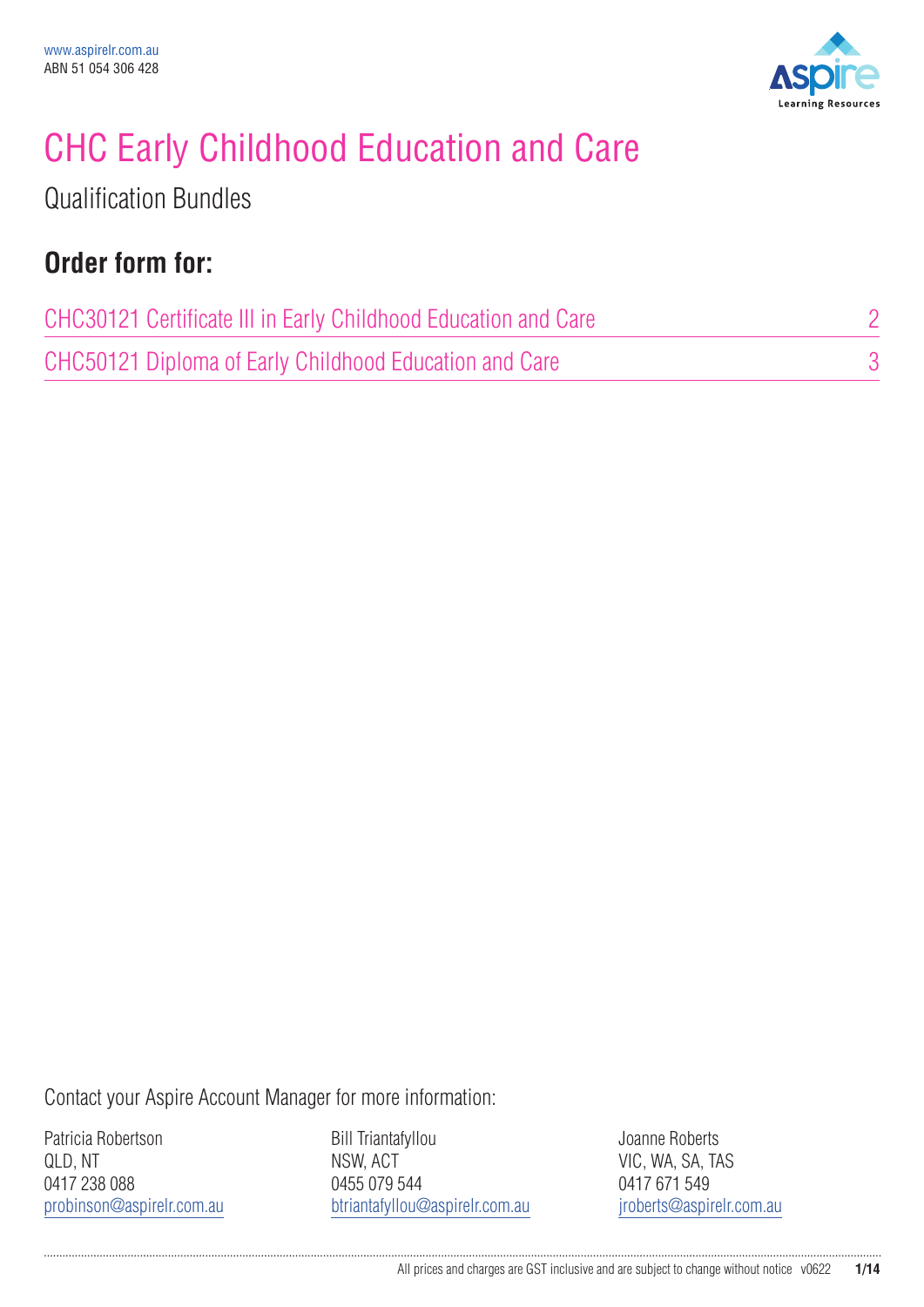## Qualification Bundle Order Form

### CHC30121 Certificate III in Early Childhood Education and Care

#### **Qualification requirement**

Total number of units  $-17$ 

- $\rightarrow$  15 core units
- $\rightarrow$  2 elective units

| <b>Code</b>                      | <b>Unit of Competency</b>                                                            | <b>Office use</b> | <b>Select</b> |
|----------------------------------|--------------------------------------------------------------------------------------|-------------------|---------------|
| Core Units*                      |                                                                                      |                   |               |
| CHCECE030                        | Support inclusion and diversity                                                      | GECECE030OB       | ☑             |
| CHCECE031                        | Support children's health, safety and wellbeing                                      | GECECE031QB       | ☑             |
| CHCECE032                        | Nurture babies and toddlers                                                          | GECECE032QB       | ☑             |
| CHCECE033                        | Develop positive and respectful relationships with children                          | GECECE033QB       | ☑             |
| CHCECE034                        | Use an approved learning framework to guide practice                                 | GECECE0340B       | ☑             |
| CHCECE035                        | Support the holistic learning and development of children                            | GECECE035QB       | ☑             |
| CHCECE036                        | Provide experiences to support children's play and learning                          | GECECE036QB       | ☑             |
| CHCECE037                        | Support children to connect with the natural environment                             | GECECE037QB       | ☑             |
| CHCECE038                        | Observe children to inform practice                                                  | GECECE038QB       | ☑             |
| CHCECE054                        | Encourage understanding of Aboriginal and/or Torres Strait Islander peoples cultures | GECECE054QB       | ☑             |
| CHCECE055                        | Meet legal and ethical obligations in children's education and care                  | GECECE055QB       | ☑             |
| CHCECE056                        | Work effectively in children's care and education                                    | GECECE0560B       | ☑             |
| CHCPRT001                        | Identify and respond to children and young people at risk                            | GECPRT001QB       | ☑             |
| HLTWHS001                        | Participate in workplace health and safety                                           | GECWHS0010B       | ☑             |
| <b>Elective Units - Choose 2</b> |                                                                                      |                   |               |
| BSBSTR401                        | Promote innovation in team environments                                              | BBSTR4010B        |               |
| BSBSUS411                        | Implement and monitor environmentally sustainable work practices                     | BBSUS411QB        |               |
| CHCDIV001                        | Work with diverse people                                                             | GECDIV001QB       |               |
| HLTWHS003                        | Maintain work health and safety                                                      | NEXWHS003QB       |               |

\* Please note: Aspire has not developed HLTAID012 Provide First Aid in an education and care setting.

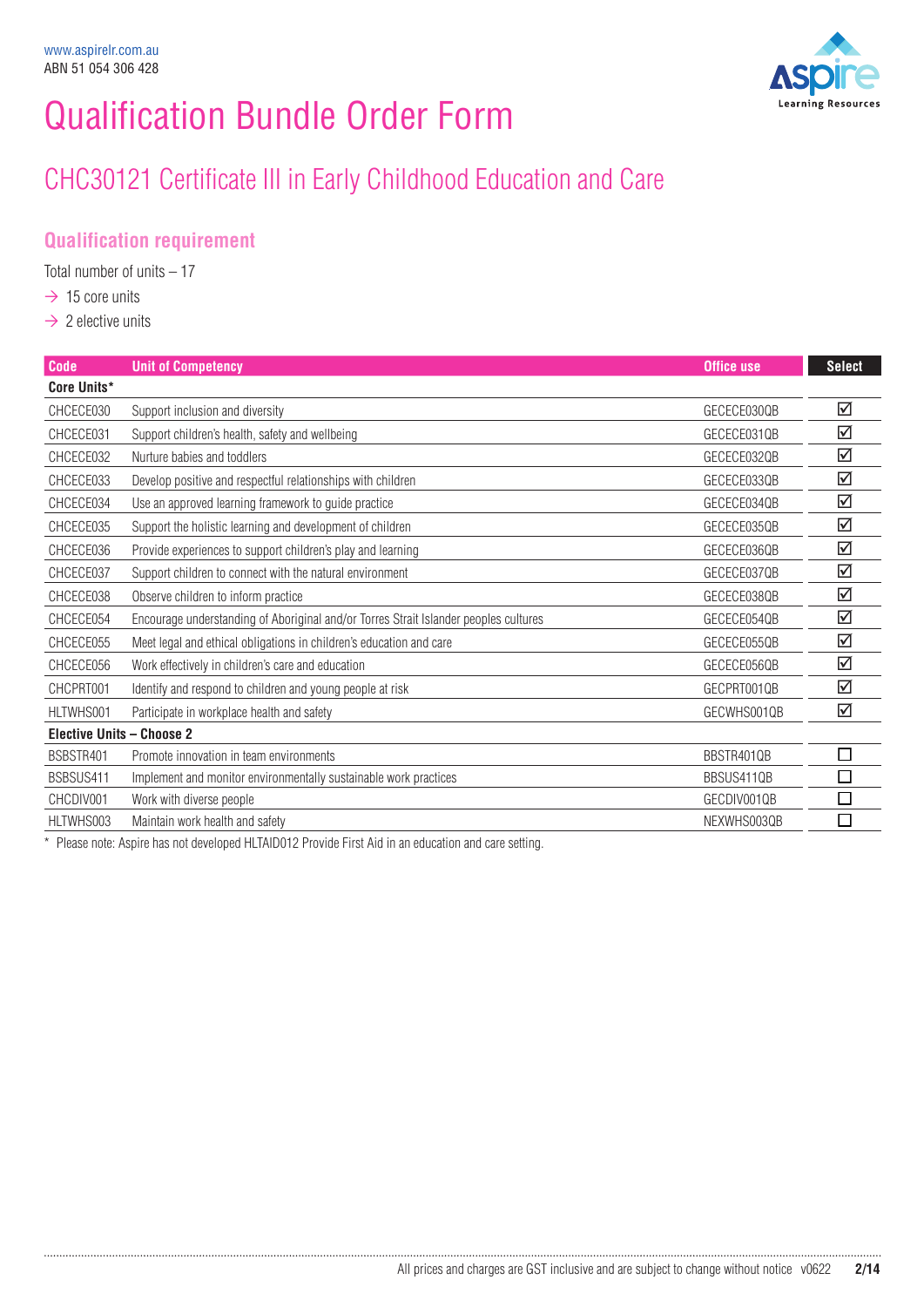## Qualification Bundle Order Form

### CHC50121 Diploma of Early Childhood Education and Care

#### **Qualification requirement**

Total number of units  $-15$ 

- $\rightarrow$  12 core units
- $\rightarrow$  3 elective units

......................................

| <b>Code</b>                      | <b>Unit of Competency</b>                                             | <b>Office use</b> | <b>Select</b>               |
|----------------------------------|-----------------------------------------------------------------------|-------------------|-----------------------------|
| <b>Core Units</b>                |                                                                       |                   |                             |
| BSBTWK502                        | Manage team effectiveness                                             | GECTWK5020B       | ☑                           |
| CHCECE041                        | Maintain a safe and healthy environment for children                  | GECECE0410B       | ☑                           |
| CHCECE042                        | Foster holistic early childhood learning, development and wellbeing   | GECECE042QB       | ☑                           |
| CHCECE043                        | Nurture creativity in children                                        | GECECE043QB       | ☑                           |
| CHCECE044                        | Facilitate compliance in an education and care service                | GECECE044QB       | ☑                           |
| CHCECE045                        | Foster positive and respectful interactions and behaviour in children | GECECE045QB       | ☑                           |
| CHCECE046                        | Implement strategies for the inclusion of all children                | GECECE046QB       | ☑                           |
| CHCECE047                        | Analyse information to inform learning                                | GECECE047QB       | ☑                           |
| CHCECE048                        | Plan and implement children's education and care curriculum           | GECECE0480B       | ☑                           |
| CHCECE049                        | Embed environmental responsibility in service operations              | GECECE049QB       | ☑                           |
| CHCECE050                        | Work in partnership with children's families                          | GECECE050QB       | ☑                           |
| CHCPRP003                        | Reflect on and improve own professional practice                      | GECPRP003QB       | ☑                           |
| <b>Elective Units - Choose 3</b> |                                                                       |                   |                             |
| BSBHRM413                        | Support the learning and development of teams and individuals         | BBHRM4130B        | П                           |
| BSB0PS502                        | Manage business operational plans                                     | BB0PS502QB        | $\mathcal{L}_{\mathcal{A}}$ |
| BSBPEF502                        | Develop and use emotional intelligence                                | BBPEF502QB        | П                           |
| BSBSUS511                        | Develop workplace policy and procedures for sustainability            | GECSUS5110B       | E                           |
| CHCDIV003                        | Manage and promote diversity                                          | GECDIV003QB       |                             |
| CHCINM002                        | Meet community information needs                                      | GECINM002QB       | $\Box$                      |
| CHCMGT003                        | Lead the work team                                                    | NEXMGT003QB       | П                           |
| CHCPOL003                        | Research and apply evidence to practice                               | GECPOL003QB       | П                           |